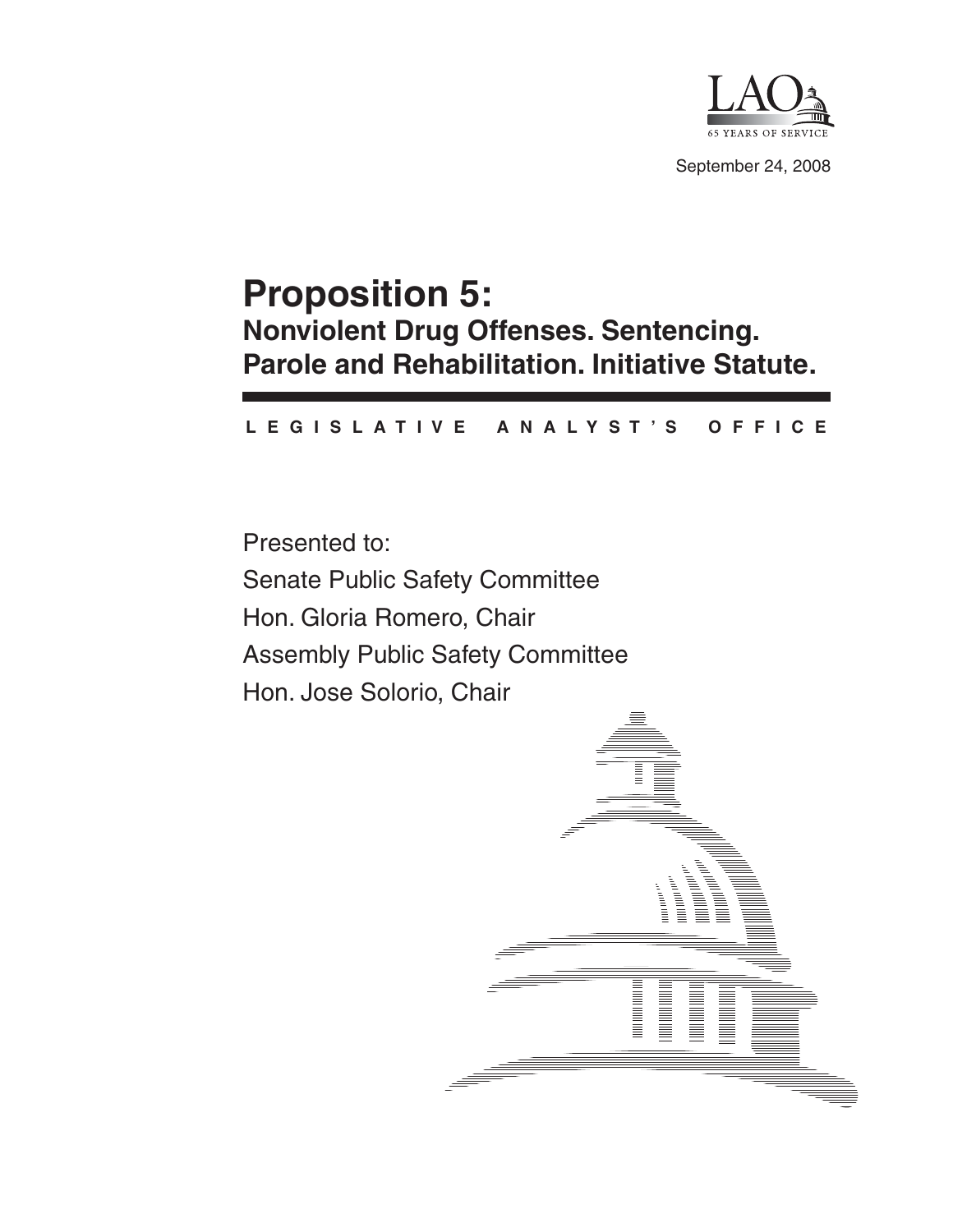

# **Main Provisions of Proposition 5**



*Drug Treatment Programs.* This measure expands drug treatment diversion programs for criminal offenders.



**1** Changes to Prison and Parole Operations. This proposition modifies parole supervision procedures and expands prison and parole rehabilitation programs.



**1** Inmate Credits. The proposition allows inmates to earn additional time off their prison sentences for participation and performance in rehabilitation programs.



**1** *Marijuana Penalties.* This measure reduces certain penalties for marijuana possession.



**1** Other Changes. This measure makes various other changes to state law mainly related to state administration of rehabilitation and parole programs for offenders.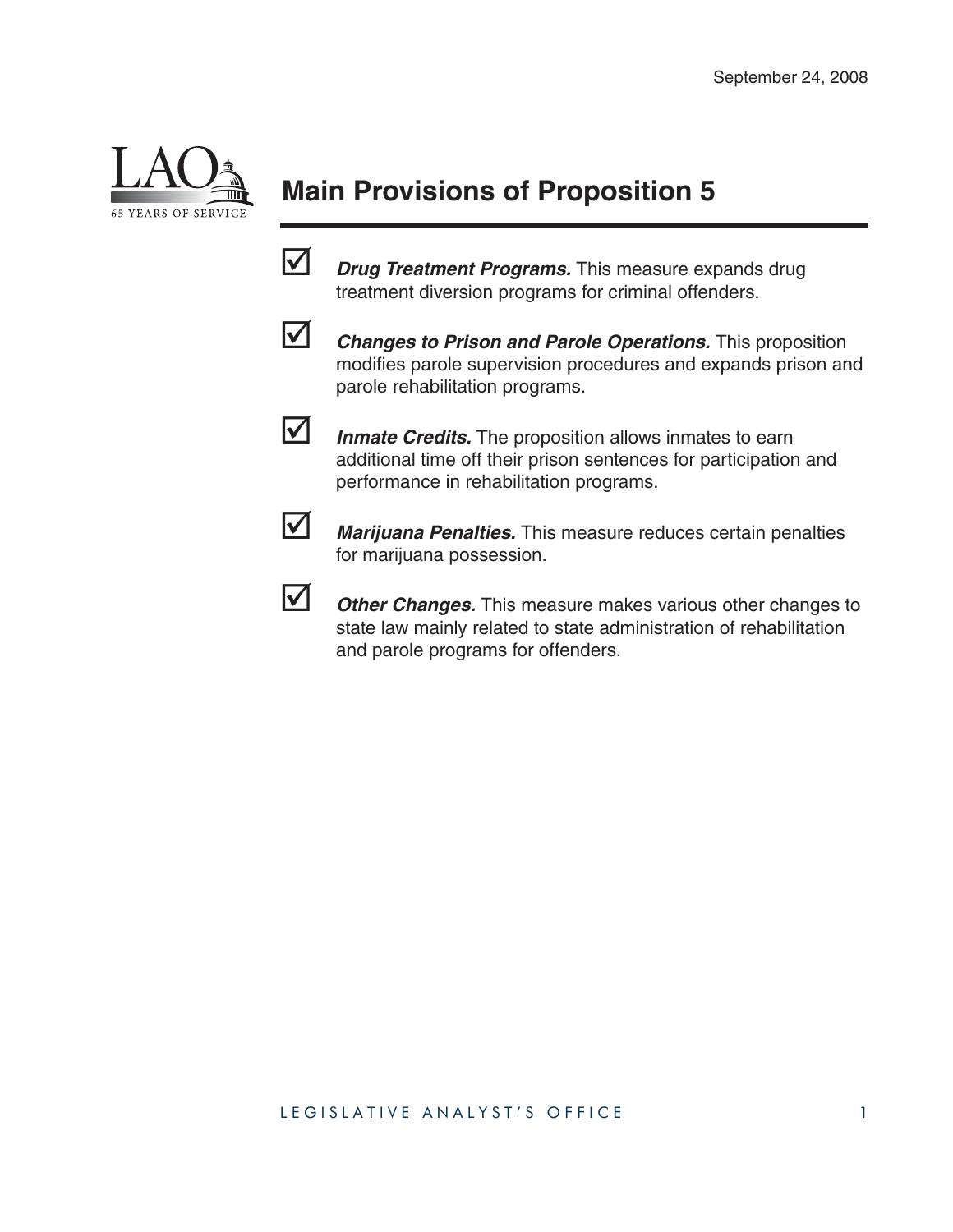

### **Expansion of Drug Treatment Diversion Programs**



**1** *New Three-Track System.* There are currently three main types of drug treatment diversion programs for criminal offenders: (1) deferred entry of judgment (Penal Code 1000) programs, (2) Proposition 36, and (3) drug courts. This measure expands and largely replaces those existing programs with a new threetrack diversion system known as Tracks I, II, and III.



General Effects of These Provisions. In general, the new three-track system:

- Expands the types of offenders who are eligible for diversion.
- $\blacksquare$  Expands and intensifies the services available mainly by increasing the state funding available to pay for them.
- $\blacksquare$  Requires the collection and publication of data, specified reports, and research into the effect of this measure and other drug policy issues.
- **1** How the Three Tracks Differ. The three drug treatment tracks vary according to eligibility requirements, period of participation, level of supervision, and when and how sanctions are imposed on offenders who violate program rules or commit new drugrelated offenses. Some offenders who have failed in Track I could be shifted to Track II, where they may face more severe sanctions. Offenders who have failed in Track II may be moved to Track III where more severe sanctions would be possible.

**1** Funding Provisions. This measure appropriates \$150 million from the General Fund to the Substance Abuse Treatment Trust Fund (SATTF) for the second half of 2008-09 and \$460 million in 2009-10. This figure would subsequently be adjusted for the cost of living and state population. After a set-aside for administration costs, 15 percent is designated for Track I, 60 percent for Track II, and 10 percent for Track III.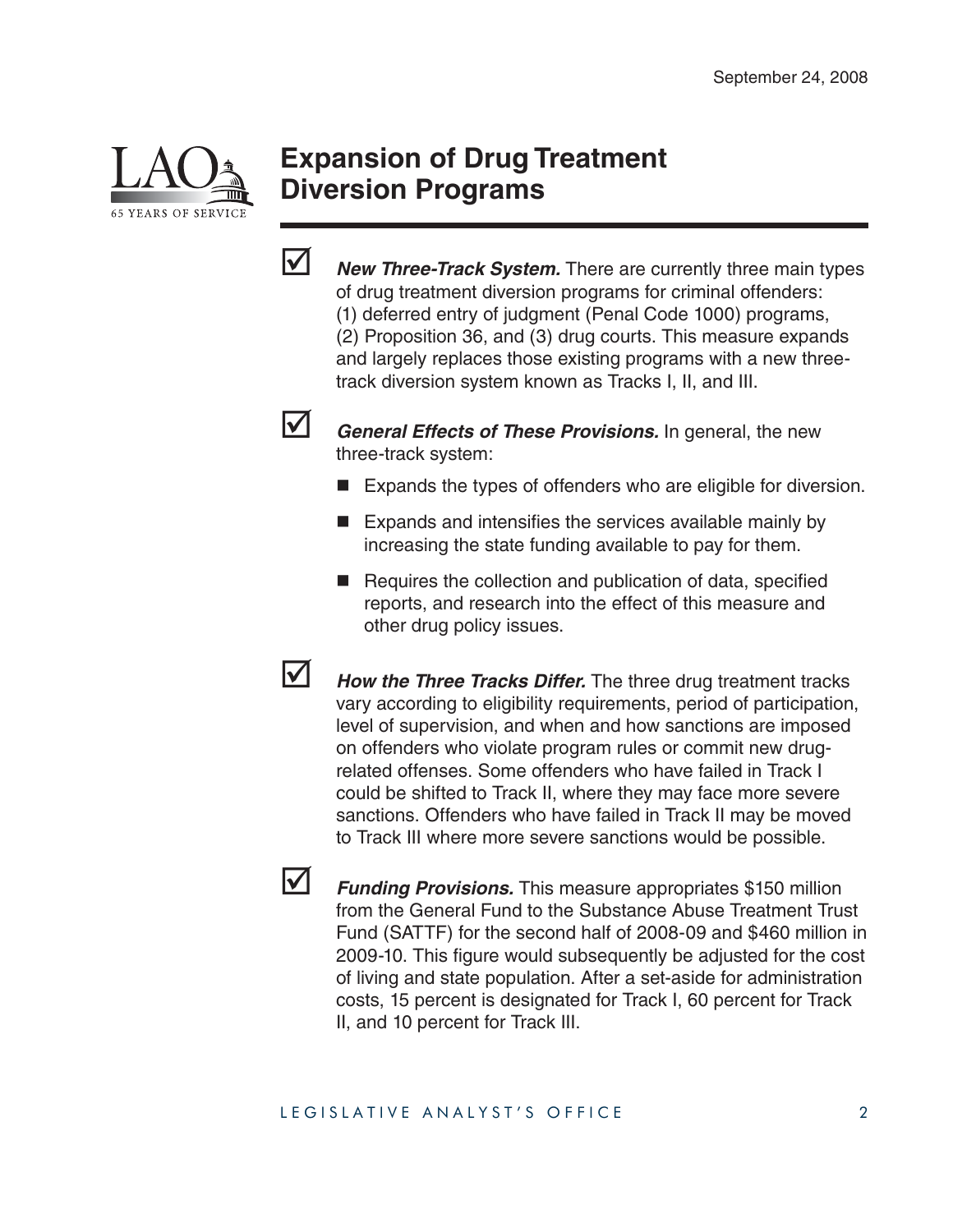

## **Expansion of Drug Treatment Diversion Programs** *(Continued)*



**1** *Juvenile Treatment Programs.* In addition to these new programs for criminal offenders, the measure sets aside 15 percent of the SATTF for a new county-operated program for nonviolent youth under age 18 deemed to be at risk of committing future drug offenses.



**V** New Treatment Program Commission Created. A new 23-member state Treatment Diversion Oversight and Accountability Commission would be created to set program rules regarding the use and distribution of the new funding and other matters.



; *"Harm Reduction" Drug Therapies.* The measure authorizes SATTF funds to be spent on so-called harm reduction drug therapies that "promote methods of reducing the physical, social, emotional and economic harms associated with drug misuse."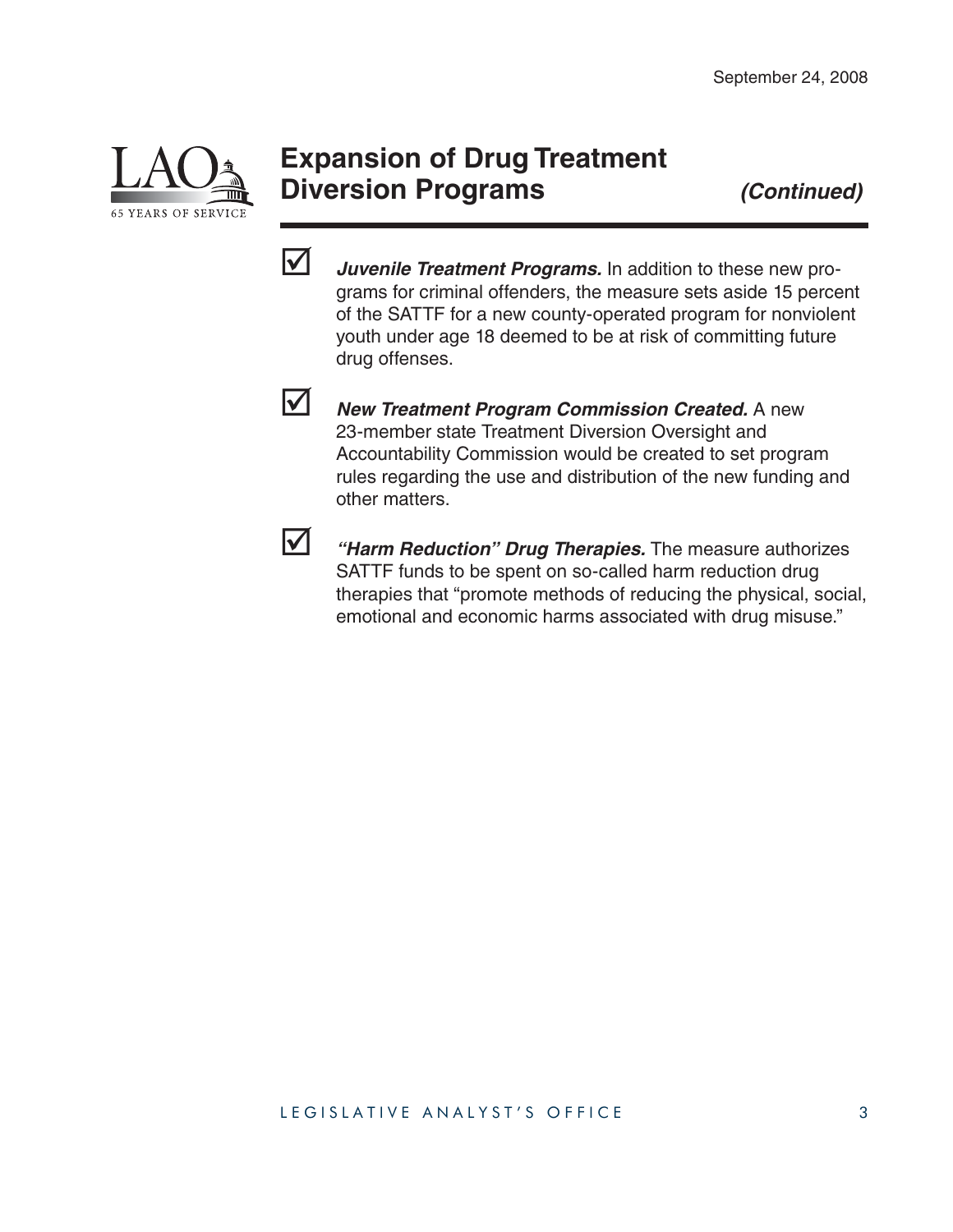

## **Changes to Prison and Parole Operations**



**1** New Limits on Parole Terms. This measure reduces the parole term of offenders whose most recent term in prison was for a drug or nonviolent property crime and who did not have a serious, violent, street gang-related, or sex crime on their record. The measure also provides longer parole terms for offenders whose most recent prison sentence was for a violent or serious felony.

**1** New Rules for Revocation of Parole Violators. This measure would prohibit certain parolees—generally those deemed to have committed what would be termed "technical" or "misdemeanor" parole violations—from being returned to prison for violations of the terms of their parole. Some of them could serve jail time or face other types of punishments such as more frequent drug testing or community work assignments.



**Expansion of Rehabilitation Programs for Offenders.** All inmates except those with life terms would have to be provided rehabilitation programs beginning at least 90 days before their scheduled release from prison. Parolees would be provided rehabilitation programs tailored to their needs as determined by an assessment, and offenders would be able to request up to a year of rehabilitation services after their discharge from parole.



**1** Other Parole-Related Changes. This measure creates a new 21-member Parole Reform Oversight and Accountability Board, shifts the costs of drug treatment for parolees from counties to the state, and makes other changes affecting supervision of parolees.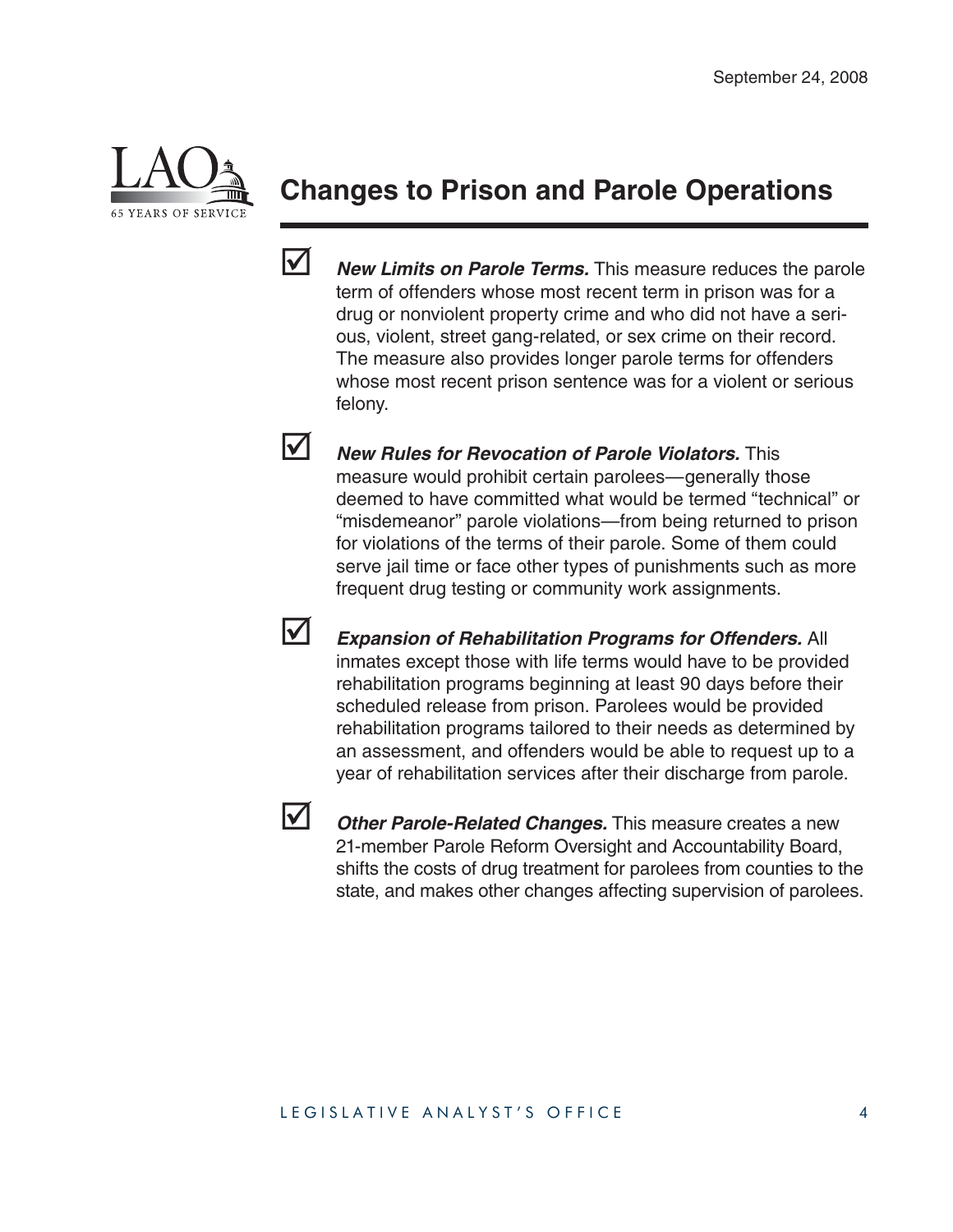

# **Other Major Provisions of Proposition 5**



**1** *Expanded Credits Permitted.* State law currently provides credits to certain prison inmates who participate in work, training, or education programs that reduce the prison time the inmates must serve. This measure would permit some inmates who were sentenced to prison for certain drug or nonviolent property crimes to earn more credits to reduce their prison terms based upon such factors as the inmate showing progress in completing rehabilitation programs.

**V** Penalty for Marijuana Offenses Would Become Infraction. Current state law generally makes the possession of less than 28.5 grams of marijuana by either an adult or a minor a misdemeanor punishable by a fine of up to \$100 plus additional penalties and fines. This measure would make the possession of this amount of marijuana an infraction rather than a misdemeanor. Adult offenders would pay up to a  $$100$  fine plus  $$100$  in additional penalties. Juveniles would complete a drug education program.



**1** Other Provisions. Various other provisions of this measure:

- Reorganize the administration of rehabilitation and parole programs of the California Department of Corrections and Rehabilitation.
- Expand the size of the Board of Parole Hearings from 17 to 29 commissioners.
- Require county jails to provide materials and strategies on drug overdose awareness to all inmates before their release.
- Specify that adults in drug treatment programs would receive mental health services using funding from Proposition 63, a 2004 ballot measure.